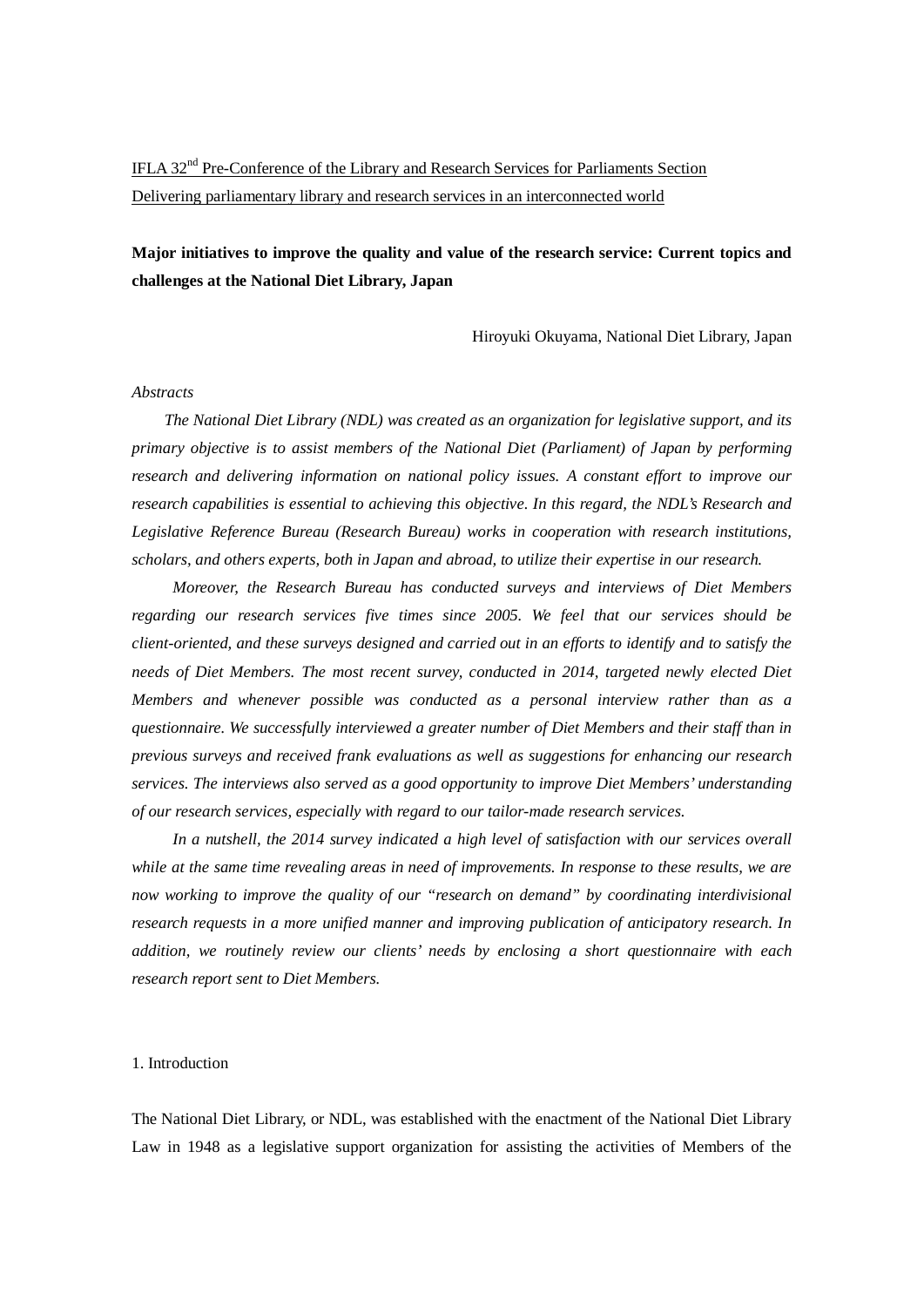National Diet of Japan. Its main objective is to provide research and information services as well as to deliver appropriate analysis and information about national political issues. As both the parliamentary and the national library of Japan, the NDL also collects books and other library materials, with which it provides a variety of library services for Diet Members as well as for executive and judicial agencies of the national government and for the general public.

The NDL Research and Legislative Reference Bureau specializes in providing legislative research and information services. It offers Diet Members comprehensive background materials, authoritative analyses and evaluations, and factual information on a wide range of legislative agendas. In FY2015, the Research Bureau responded to 41,000 requests for information and research ("research on demand"), and published 337 articles totaling 4,000 pages (anticipatory research). Of the Research Bureau's 190 staff members, 110 are specialists in policy researchers, while 80 are specialists in information services or provide administrative and support services. The Research Bureau is divided into 14 divisions and 2 offices, four of which provide administrative and information services, and 12 of which provide research services.

This report makes special reference to some of our current initiatives for improving the quality and value of our research services. Of these, the first topic I will cover is recent developments in our Research Cooperation Projects. Secondly and more comprehensively, I will explain about the questionnaires and interview surveys we use to query Diet Members about our research services. This will include a brief history of the surveys, some characteristic results, and an analysis of the most recent results.

### 2. Research Cooperation Projects

The Research Bureau often undertakes research projects on its own initiative with the cooperation of outside experts and scholars. Our Research Cooperation Projects fall into this category.

In July 2012, the NDL published its Mission and Objectives 2012–2016, which replaced the earlier Vision for the NDL's  $60<sup>th</sup>$  Anniversary, and comprised six objectives to be accomplished during the five years from 2012 to 2016. And, in May 2013, specific strategic goals were added to each of these six objectives.

Research Cooperation Projects are positioned as one of the strategic goals, which calls for the NDL to cooperate with research institutions, researchers, and others, both in Japan and abroad, and to utilize their expertise in our research for the Diet as we acquire a broad range of materials and information from a variety of sources.

These Projects generally involve NDL researchers from one or more divisions of the Research Bureau working in cooperation with outside experts and scholars to produce research on current issues. The scheme encompasses several different formats for research, including interviews with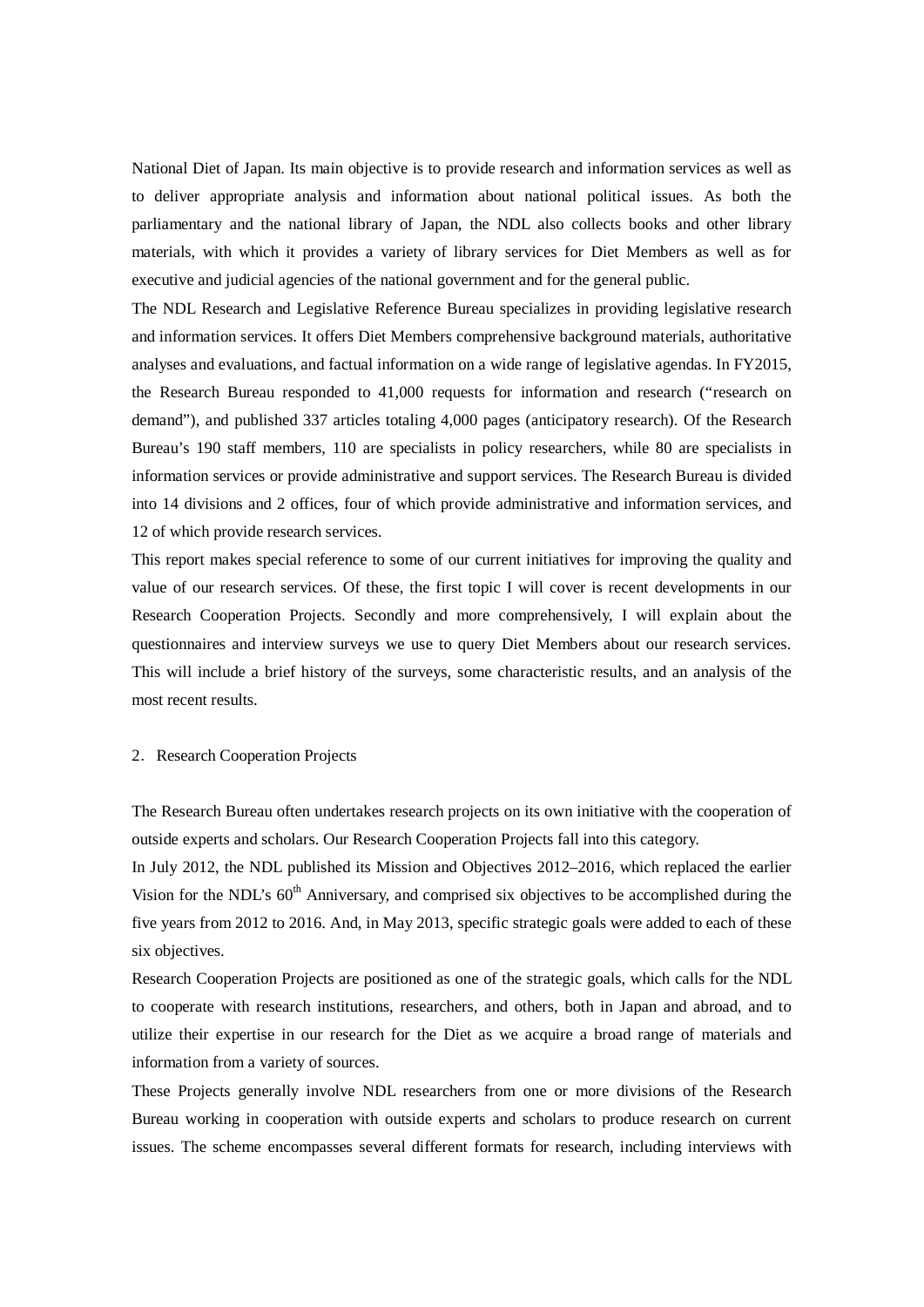experts, research meetings, and panel discussions with scholars. Each division implements one or more research projects annually, the results of which are published in multiple formats.

Researching in cooperation with outside specialists and scholars enables us to enhance our research capabilities and to imbue our research with a broader perspective. So I would also like to make mention here of how our approach to research differs from how outside scholars approach it. In particular, the writing of research reports at the Research Bureau is different from that of academic dissertations. Our research reports are required to be non-partisan, accurate, and objective. It is also necessary to include pros and cons and provide a clear indication of data sources in reports. Research Bureau employees cannot set forth their own political opinions in the research papers, since the National Diet Library Law stipulates that we are neither to initiate or nor to recommend specific legislation to Diet Members. Thus the underlying presumptions on which our research is based often differ significantly from those of academic scholars.

Next, I would like to present some examples of recent Research Cooperation Projects which yielded impressive results.

In March 2015, we organized a policy seminar about the finance of small- and medium-sized enterprises (SME) and its regulation by the Financial Services Agency. Ordinarily, our researchers make presentations and respond to questions from Diet Members and their staff. At this seminar, however, a finance specialist from a think tank also attended the seminar as a panelist. He provided additional commentary to the presentation of our researcher and also responded jointly to questions from the floor. This resulted in some highly spontaneous debate of the issues and the participants of the seminar seemed as a whole to have come away highly satisfied with the results of this "jam session."

Next, I would like to present a compilation of special issues from our publications. In the March 2016 issue of *The Reference*, the Research Bureau's monthly magazine, we published several feature articles about Innovation of Policy Tools in the Public Administration. Several of our researchers as well as a university professor prepared articles for this issue in coordination with the Research Bureau division that specializes in this field of research. The addition of outside research to our efforts inside the Research Bureau enabled us to provide Diet Members with a more useful and multifaceted analysis of a major national policy issue. Moreover, the inclusion of research from an academic scholars in effect provides expert opinions to Diet Members, which implies a direct connection from the general public to the Diet. Thus, in my opinion, this issue of the magazine was a remarkable achievement in this style of compilation.

In addition to the things mentioned above, I would like to talk about our organization of an International Policy Seminar. This event is generally organized once a year with a guest speaker invited from abroad. The latest one was in February 2016 and entitled "The function of parliament in the global era—suggestions for Japanese politics from the EU experiences." For this seminar, we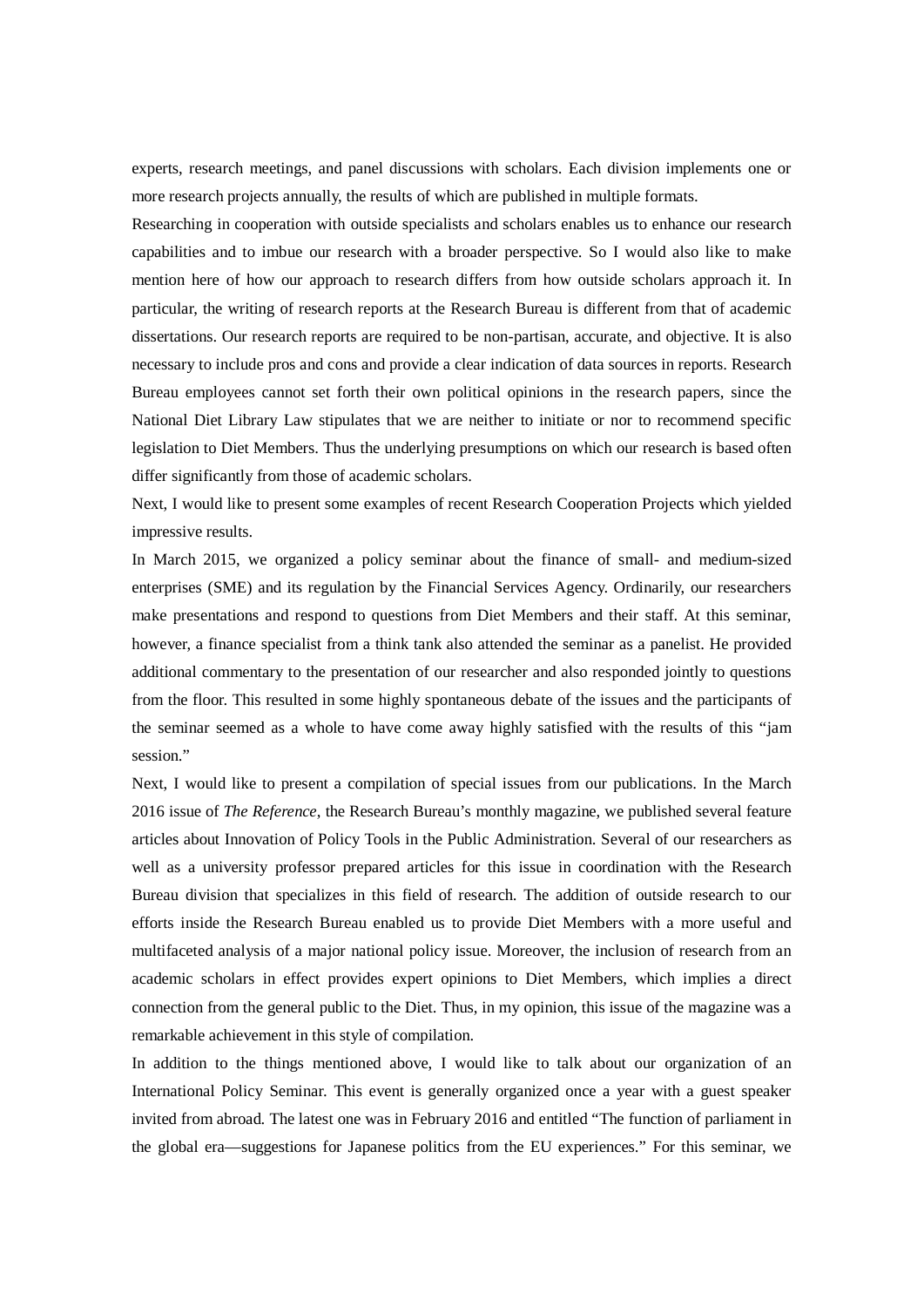invited a professor from France who is a specialist in constitutional and parliamentary law and held two seminars: one for Diet Members and their staff, and the other for general public interested in the European and Japanese politics. Two Japanese professors and a Senior Specialist of the Research Bureau also participated in the seminar, giving presentations and exchanging opinions in a panel discussion, which was followed by a question and answer session with the audience. It was an excellent opportunity to discuss one of the most important issues in national politics, and in particular, to enhance our knowledge of the current state of affairs in Europe and elsewhere, which is indispensable to analysis of middle- and long-term trends in this area. We eagerly organize this kind of event on a regular basis.

#### 3.Diet Members' surveys

#### (1) Overview and chronology

Bearing in mind that our research services should be user-oriented, the Research Bureau conducted surveys of Diet Members in 2005, 2006, 2007, 2011 and 2014 in order to improve our services. These surveys were designed and carried out in an effort to identify and to satisfy the needs of Diet Members and provided us with important and useful information about how our users value our services.

Here again I would like to refer to one of the strategic goals of our organization, which is to enhance our role as the brains of the legislature and as an information center for Diet Members in assisting the Diet. Thus, we recognize the importance of providing more and better direct services for Diet Members. Although in many cases our services are provided through research papers and other informational materials, we also make efforts to establish a consultative relationship with Diet Members and their staff through seminars, briefings, and other face-to-face activities. These user surveys are, in fact, another good opportunity for us to interact with and deepen our relationships with Diet Members.

Now, I would like to look at some of the things we have learned from these surveys since 2005. In 2005, 2006, and 2007, our surveys were all basically in the same style: a combination of interviews to Diet Members and questionnaires for their staff. For each of these three surveys, we first targeted 50 or 100 Members from among the more than 700 members of the Lower and Upper Houses, based on selection criteria such as to which committees they belonged, to which political parties they belonged, the number of times they had been elected, and how frequently they had used our research services. We next made appointments for the interview and delivered a questionnaire to their staff. From these surveys, we see that the results varied from year to year, and that the number of responses was often slightly lower than what we had predicted. The response rates for both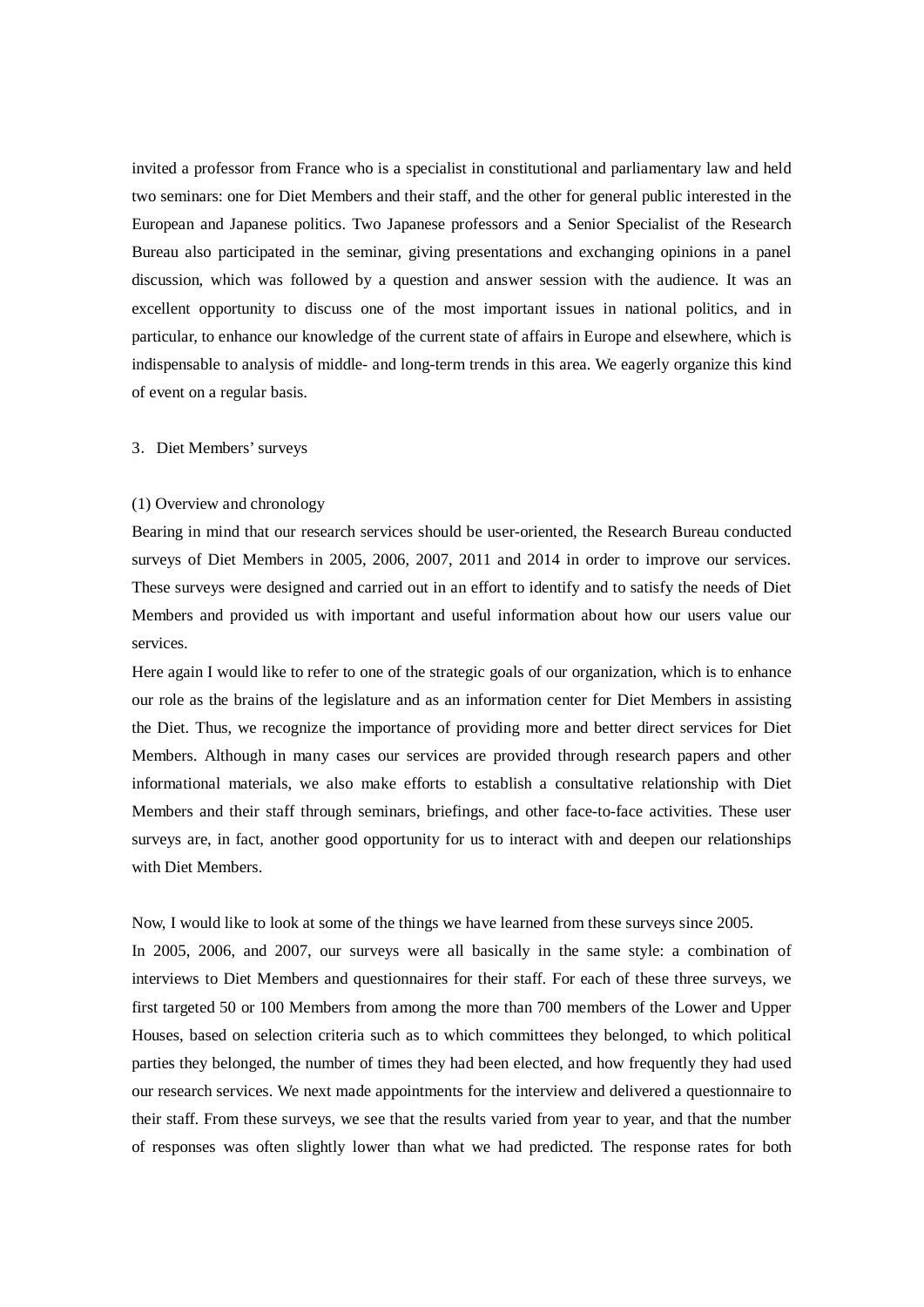interviews and questionnaires were about 50%, or somewhat low.

In 2011, we introduced a new survey, in which we basically targeted all Diet Members. First, we sent a one-page questionnaire to their offices, and then conducted interviews with the Members or their staff who accepted our visits. Although we received 176 responses to the questionnaire, which was 24.4% of all Members, the number of Members and their staff who accepted our interviews was quite limited. This result clearly indicates both the potential and the limitations of a survey that targets all the Members.

For each survey we analyzed the results at length and highlighted aspects which we felt would lead directly to improvements in our services. For example, based on the responses we obtained from the surveys between 2005 and 2007, we implemented a service providing access to commercial databases via Windows on Research Services, a website service offered exclusively for Diet Members. Diet Members and their staff can now use this service to retrieve articles from newspapers and periodicals, encyclopedia articles, and other information directly from their offices at any time.

#### (2) Consequences of the recent survey

After reviewing the results of past surveys and, more generally, our experiences in conducting them, we planned a new survey and questionnaire that was implemented in June and July 2014. This time, however, we narrowed our target to newly elected Diet Members. More specifically, we targeted the 237 Diet Members who were newly elected during the 2012 Lower House elections and the 2013 Upper House elections. We first attempted to make appointments with the Diet Members, in order to have direct interviews either with them or their staff. If neither the Member nor the staff had time for an interview, we asked the staff to answer a questionnaire. When requesting an interview, we explained that we would also take this opportunity to explain our services to the newly elected Members, including explanations of how to best utilize all our services and our tailor-made research services in particular.

We successfully interviewed 69 Diet Members themselves and the staff of other 68 Diet Members. We also received responses to the questionnaires from 46 more, for a total of 183 responses, or 77.2%. This was the highest response rate of any of the previous five surveys.

The responses to this surveys contained much valuable information and frank evaluations of our services. We once again were made to recognize the need for a comprehensive and useful introduction to our research services and also uncovered some future challenges, which I would like to explain in more detail.

First, we found a very high rate of satisfaction with the services we do offer, concerning research on demand as well as anticipatory research. A good 90% of respondents said they were satisfied with our services. The things that were mentioned as being highly appreciated by our users were prompt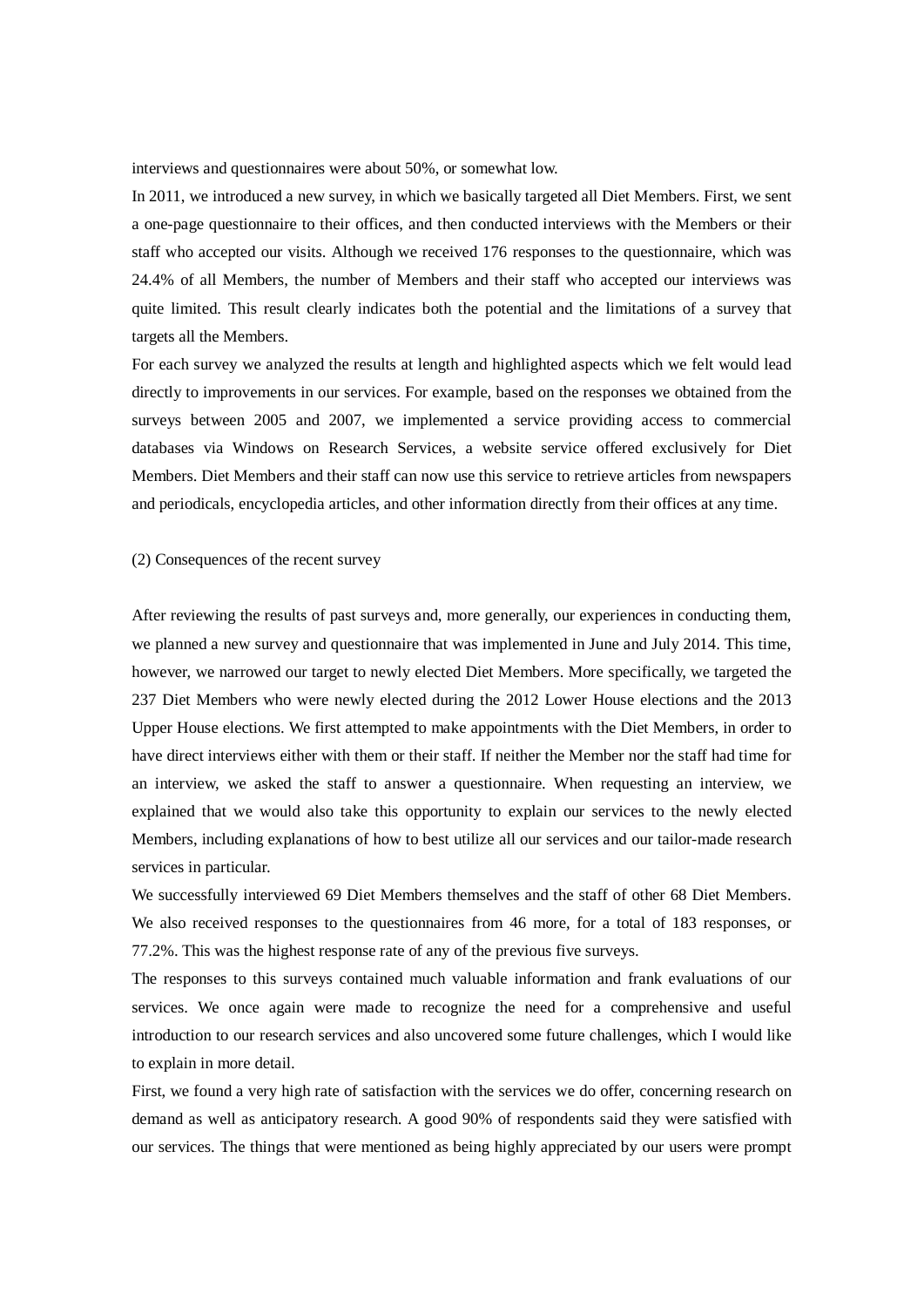responses to requests, the objective and nonpartisan manner of presentation, and highly accuracy research results. With regard to the anticipatory research, the publication of *The Issue Brief*, compact briefing papers on national policy issues, were highly evaluated in general. The results also revealed that a full 84% of respondents, either Diet Members themselves or their staff, have used our services, in spite of the fact that they had been Diet Members for only one or two years. It was also necessary to note, however, that there were some who did not understand how to make research requests to the Research Bureau.

In response to questions about why Diet Members used our services, a major motivation was the need to prepare for questions at committee meetings as well as to obtain information about subjects that were not directly related to the bills before the Diet or to the issues discussed in plenary sessions or committee meetings. An example of this would be important political agendas in the constituencies of the Members.

In addition to the general responses, there were also individual comments that proved to be very useful in our efforts to improve the quality of our services. After analyzing the results of both the interviews and the questionnaires, we identified certain issues which we felt should be addressed, particularly about our research on demand and our anticipatory research.

For example, some respondents mentioned that deliverables from our research on demand service were sometimes inconvenient and not easy to understand, particularly when several divisions prepared different parts of the response separately. Although providing varied perspectives of several different divisions to a single issue has obvious benefits, it is also evident that the responses can appear scattered when the documentation is not properly coordinated in a multidisciplinary approach.

Thus we have recognized the need to reduce such inconvenience to our users by urging each division to coordinate such requests. We are making an effort to standardize which divisions respond to particular requests, and in this way hope to provide responses in a more unified, more appropriate manner, thereby making the results easier to understand and more convenient to use.

Concerning the anticipatory research, we are making every effort to publish reports, articles, and documentation that provide Diet Members with useful information on current issues in national politics. After the survey mentioned above, we especially encourage the research practice in which our responses to research on demand are linked to the preparation for anticipatory research. For example, a briefing performed as part of a research-on-demand request can be expanded and revised for inclusion in reports that are made public. Revising already published reports, especially ones about topical issues for which the situation has progressed significantly is now much encouraged in order to deliver up-to-date information to Diet Members.

4.Closing